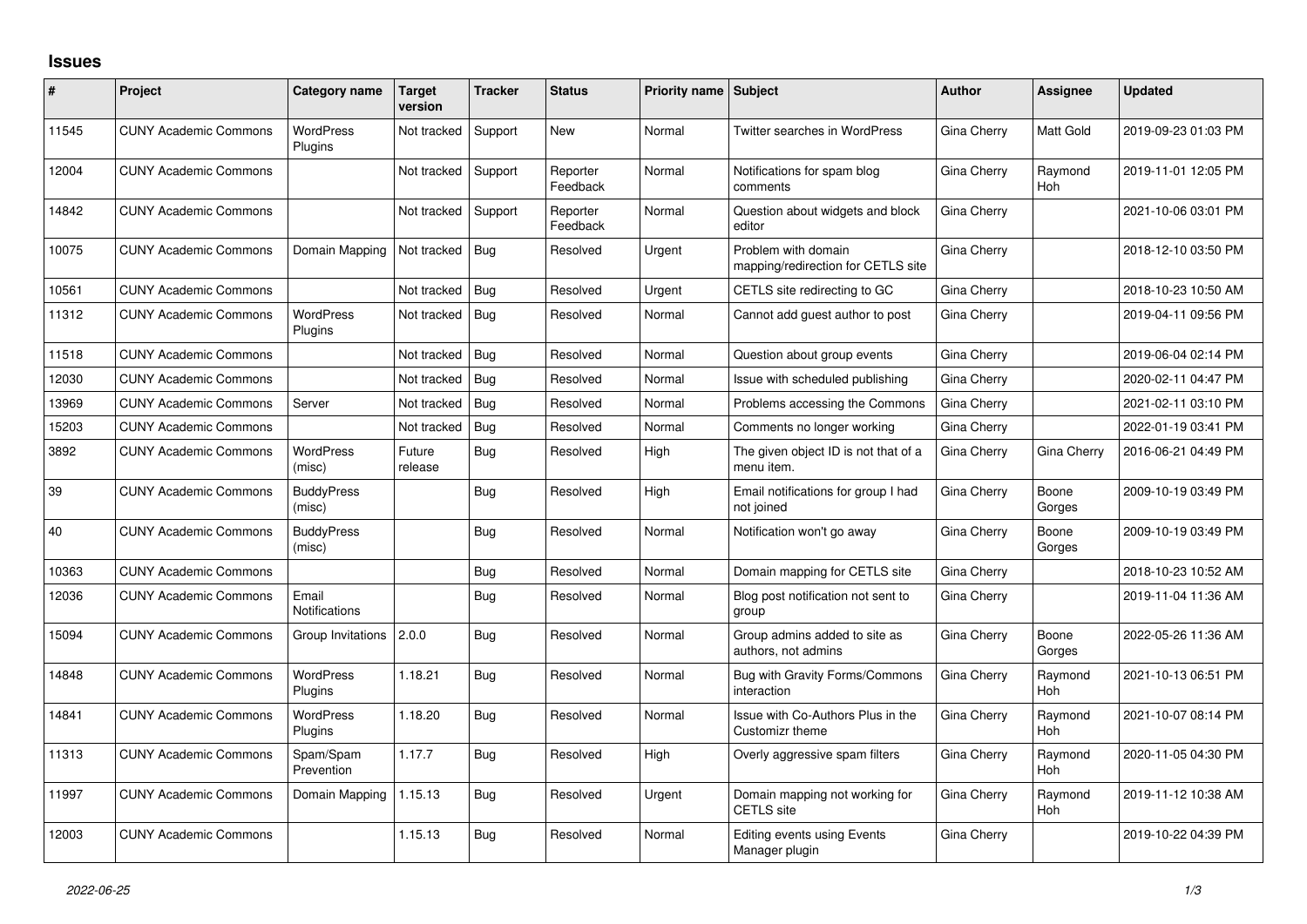| #     | <b>Project</b>               | Category name                 | <b>Target</b><br>version | <b>Tracker</b> | <b>Status</b> | <b>Priority name   Subject</b> |                                                                              | <b>Author</b> | Assignee        | <b>Updated</b>      |
|-------|------------------------------|-------------------------------|--------------------------|----------------|---------------|--------------------------------|------------------------------------------------------------------------------|---------------|-----------------|---------------------|
| 11927 | <b>CUNY Academic Commons</b> |                               | 1.15.11                  | <b>Bug</b>     | Resolved      | Normal                         | WP editor backups                                                            | Gina Cherry   |                 | 2019-10-08 11:22 AM |
| 11488 | <b>CUNY Academic Commons</b> | <b>WordPress</b><br>Plugins   | 1.15.8                   | Bug            | Resolved      | Normal                         | Co-authors plus plug-in                                                      | Gina Cherry   | Raymond<br>Hoh  | 2019-08-27 11:36 AM |
| 11513 | <b>CUNY Academic Commons</b> | Email<br><b>Notifications</b> | 1.15.4                   | Bug            | Resolved      | Normal                         | Extra group notification                                                     | Gina Cherry   | Raymond<br>Hoh  | 2019-06-25 04:22 PM |
| 11441 | <b>CUNY Academic Commons</b> | Reply By Email                | 1.15.3                   | Bug            | Resolved      | Normal                         | Blog/group comments                                                          | Gina Cherry   | Raymond<br>Hoh  | 2019-06-11 11:05 AM |
| 11501 | <b>CUNY Academic Commons</b> |                               | 1.15.3                   | <b>Bug</b>     | Resolved      | Normal                         | Error message when editing post                                              | Gina Cherry   |                 | 2019-05-31 10:57 AM |
| 11508 | <b>CUNY Academic Commons</b> |                               | 1.15.3                   | Bug            | Resolved      | Normal                         | Bug with "Send to Group"                                                     | Gina Cherry   |                 | 2019-06-11 10:31 AM |
| 11444 | <b>CUNY Academic Commons</b> |                               | 1.15.1                   | Bug            | Resolved      | Normal                         | New site settings not saved                                                  | Gina Cherry   |                 | 2019-05-14 11:15 AM |
| 11398 | <b>CUNY Academic Commons</b> | Email<br>Notifications        | 1.15                     | Bug            | Resolved      | Normal                         | Blog post notification emails are not<br>formatted                           | Gina Cherry   | Raymond<br>Hoh  | 2019-05-07 03:22 PM |
| 11160 | <b>CUNY Academic Commons</b> | Email<br><b>Notifications</b> | 1.14.8                   | Bug            | Resolved      | Normal                         | Return of duplicate email<br>notifactions for blog comments                  | Gina Cherry   | Raymond<br>Hoh  | 2019-02-27 12:33 AM |
| 10800 | <b>CUNY Academic Commons</b> | Email<br>Notifications        | 1.14.3                   | Bug            | Resolved      | Normal                         | Duplicate email notifications on blog<br>comments                            | Gina Cherry   | Raymond<br>Hoh  | 2019-02-13 06:05 PM |
| 10645 | <b>CUNY Academic Commons</b> |                               | 1.13.13                  | <b>Bug</b>     | Resolved      | Normal                         | Facebook link in groups                                                      | Gina Cherry   |                 | 2018-10-31 04:51 PM |
| 9570  | <b>CUNY Academic Commons</b> | <b>WordPress</b><br>Plugins   | 1.12.13                  | Bug            | Resolved      | Normal                         | Guest authors in Co-Authors Plus<br>plug-in not working                      | Gina Cherry   | Boone<br>Gorges | 2018-05-01 06:10 PM |
| 4850  | <b>CUNY Academic Commons</b> | <b>WordPress</b><br>Plugins   | 1.8.16                   | Bug            | Resolved      | Immediate                      | ACERT site is down                                                           | Gina Cherry   | Boone<br>Gorges | 2015-11-05 12:45 PM |
| 11646 | <b>CUNY Academic Commons</b> |                               | Not tracked              | Feature        | Resolved      | Normal                         | Redmine request                                                              | Gina Cherry   |                 | 2019-07-23 11:17 AM |
| 14568 | <b>CUNY Academic Commons</b> | <b>WordPress</b><br>Plugins   | 1.18.14                  | Feature        | Resolved      | Normal                         | Plugin request: Gravity Forms<br><b>Advanced Post Creation Add-On</b>        | Gina Cherry   |                 | 2021-07-13 01:18 PM |
| 11451 | <b>CUNY Academic Commons</b> | Group Blogs                   | 1.16                     | Feature        | Resolved      | Normal                         | 'Send to group' checkbox should<br>remain unchecked for saved draft<br>posts | Gina Cherry   | Boone<br>Gorges | 2019-12-04 10:51 AM |
| 11511 | <b>CUNY Academic Commons</b> | <b>WordPress</b><br>Plugins   | 1.15.3                   | Feature        | Resolved      | Normal                         | Plug-in request                                                              | Gina Cherry   |                 | 2019-06-11 11:05 AM |
| 10847 | <b>CUNY Academic Commons</b> | <b>Blogs</b><br>(BuddyPress)  | 1.15                     | Feature        | Resolved      | Normal                         | Select which blog posts are sent to<br>group                                 | Gina Cherry   | Boone<br>Gorges | 2019-04-23 03:54 PM |
| 11311 | <b>CUNY Academic Commons</b> | <b>WordPress</b><br>Plugins   | 1.14.11                  | Feature        | Resolved      | Normal                         | Request for post expiration plug-in                                          | Gina Cherry   | Raymond<br>Hoh  | 2019-04-15 10:47 AM |
| 8389  | <b>CUNY Academic Commons</b> | <b>WordPress</b><br>Plugins   | 1.11.6                   | Feature        | Resolved      | Normal                         | Gravity Forms + Custom Post Types<br>plug-in                                 | Gina Cherry   | Boone<br>Gorges | 2017-07-06 08:09 PM |
| 7944  | <b>CUNY Academic Commons</b> | <b>WordPress</b><br>Plugins   | 1.10.16                  | Feature        | Resolved      | Normal                         | MailChimp plug-in                                                            | Gina Cherry   |                 | 2017-04-11 12:38 PM |